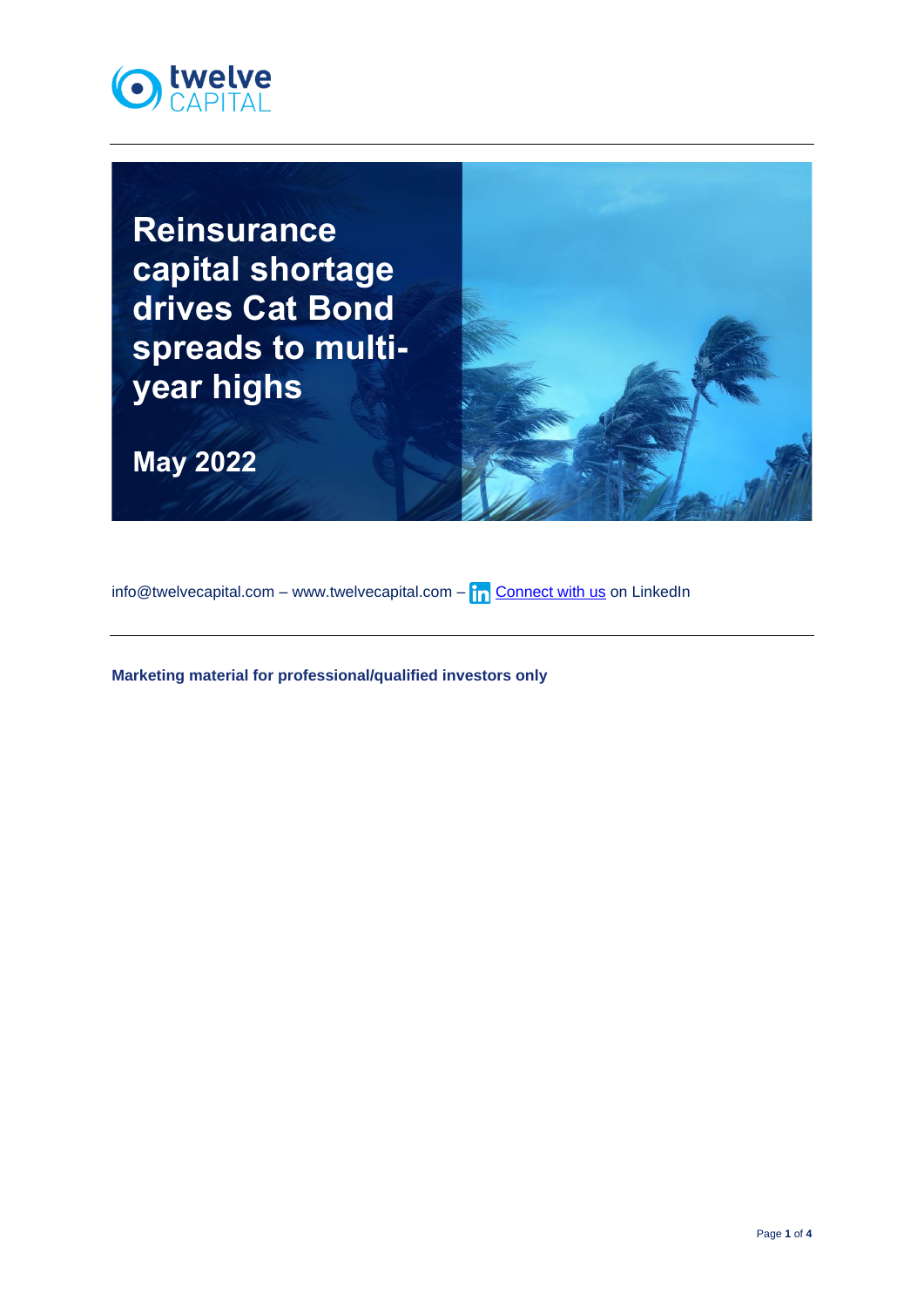



Whilst the year has started calm for Cat Bonds in relative terms compared to broader financial markets, the perception that it might be business as usual in the reinsurance world would be a massive understatement of the issues currently facing the sector. Several years of elevated catastrophe activity that have eroded capital reserves in traditional reinsurance markets, the exodus of investors from high risk collateralized reinsurance strategies and the massive cash impact of FX hedging in Cat Bond strategies result in a significant liquidity squeeze in the Cat Bond market.

As a result, we see record primary market issuance volumes in the Cat Bond markets, which cannot be fully absorbed by existing investors. Deals with weak quality are not purchased at all and other transactions can only be sold at significantly higher spreads compared to recent years. For example, a bond covering windstorm risk in Louisiana that in 2020 got issued at a spread of 350bps is now marketed to investors with a spread of 900bps, whilst the risk of the transaction is essentially

unchanged. Other transactions, such as a Cat Bond with a trigger linked to losses suffered by the entire industry and a risk level of around 7%, can be purchased at coupons of almost 20%.<sup>1</sup> With currently more than ten active deals in the primary market and with brokers indicating that there are more transactions to come, a sudden reversal in spreads also seems unlikely at this stage. The current opportunity set might well persist for a few more weeks even into the start of the 2022 hurricane season.

Performance wise, spread widening has also left its mark on existing transactions, which consequently were marked down. As a result, performance across Cat Bond vehicles YTD is flat or even slightly negative, despite a lack of any noteworthy new catastrophes<sup>2</sup>. The Cat Bond market now exhibits an overall spread of more than 650 bps above money market rates. Given the steep forward rates curve in money markets, we might even see the overall yield of Cat Bonds exceeding 10% within the next year.



## **Discount Margin + 3M MMF Rates**

Source: Twelve Capital, Bloomberg. As at 12 May 2022.

For investors who have yet to deploy capital in the asset class or for existing investors willing to increase their allocation, this marks an excellent entry point. Yet, one should understand that the 2022 hurricane season is approaching fast and that the ability of Cat Bond funds to absorb larger inflows could become limited very soon. Speed is of the essence and we would strongly encourage investors to get in touch in order not to miss this exceptional entry point into a diversifying asset class.

<sup>&</sup>lt;sup>1</sup> None of the information contained herein should be regarded as a recommendation to buy, sell or deal in any security.

<sup>&</sup>lt;sup>2</sup> Past performance is not indicative of future returns.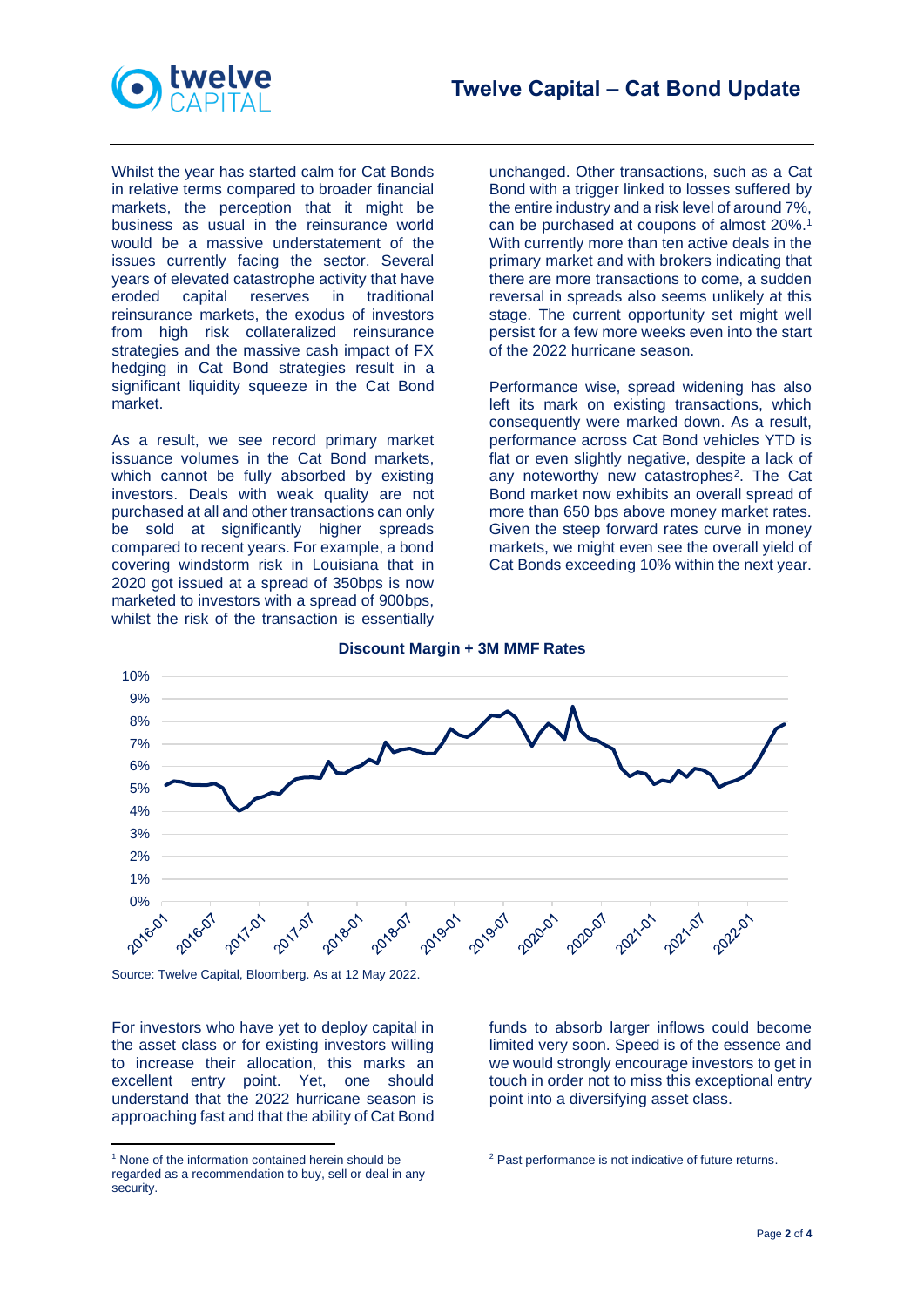

**Twelve Capital AG** Dufourstrasse 101 8008 Zurich, Switzerland Phone: +41 (0)44 5000 120

**Twelve Capital (UK) Ltd** Moss House, 15-16 Brook's Mews London W1K 4DS, United Kingdom Phone: +44 (0)203 856 6760

**Twelve Capital (DE) GmbH** Theatinerstraße 11 80333 Munich, Germany Phone: +49 (0)89 839316 111

[info@twelvecapital.com](mailto:info@twelvecapital.com) [www.twelvecapital.com](http://www.twelvecapital.com/)

## **Disclaimer**

## **About Twelve Capital**

Twelve Capital is an independent investment manager specialising in insurance investments for institutional clients. Its investment expertise covers the entire balance sheet, including Insurance Bonds, Insurance Private Debt, Catastrophe Bonds, Private Insurance-Linked Securities and Equity. It also composes portfolios of its Best Ideas. It was founded in October 2010 and is majority-owned by its employees. It has offices in Zurich, London and Munich.

This material has been prepared by Twelve Capital AG, Twelve Capital (UK) Limited, Twelve Capital (DE) GmbH or their affiliates (collectively, "Twelve Capital"). This material has been furnished solely upon request and is intended for the recipient personally and may not be reproduced or otherwise disseminated in whole or in part without prior written consent from Twelve Capital. It is expressly not intended for persons who, due to their nationality or place of residence, are not permitted access to such information under local law as the product may not be authorised or its offering may be restricted in certain jurisdictions. It is the responsibility of every investor to satisfy himself as to the full observance of such laws, regulations and restrictions of the relevant jurisdiction. This is an advertising document.

This information was produced by Twelve Capital to the best of its knowledge and belief. However, the information herein may be based on estimates and may in no event be relied upon. All information and opinions contained in this document are subject to change without notice. Twelve Capital's analyses and ratings, including Solvency II compliance analysis, Twelve Capital's Counterparty Credit Rating and Twelve Capital's Legal Rating, are statements of Twelve Capital's current opinions and not statements of fact. Source for all data and charts (if not indicated otherwise): Twelve Capital. Twelve Capital does not assume any liability with respect to incorrect or incomplete information (whether received from public sources or whether prepared by itself or not). This material does not constitute a prospectus, a request/offer, nor a recommendation of any kind, e.g. to buy/subscribe or sell/redeem investment instruments or to perform other transactions. The investment instruments mentioned herein involve significant risks including the possible loss of the amount invested as described in detail in the offering memorandum(s) for these instruments which will be available upon request. Investments in foreign currencies involve the additional risk that the foreign currency might lose value against the investor's reference currency. Investors should understand these risks before reaching any decision with respect to these instruments. The information does not take account of personal circumstances and therefore constitutes merely promotional communication, and not investment advice. Consequently, Investors are advised to take all necessary legal, regulatory and tax advice on the consequences of an investment in the product. Past performance is no indication or guarantee of future performance. The performance shown does not take account of any commissions and costs associated with subscribing to and redeeming shares.

This presentation contains information about Twelve Capital and its products as at the date of this presentation. The information contained herein is of a general nature and does not purport to be complete or contain all the information that an investor should consider when making an investment decision nor does it contain all the information which would be required in a disclosure document or prospectus prepared in accordance with the requirements of the Australian Corporations Act 2001 (Cth) ("Corporations Act"). To the maximum extent permitted by law, Twelve Capital makes no representation or warranty (express or implied) as to the accuracy or completeness of the information contained herein